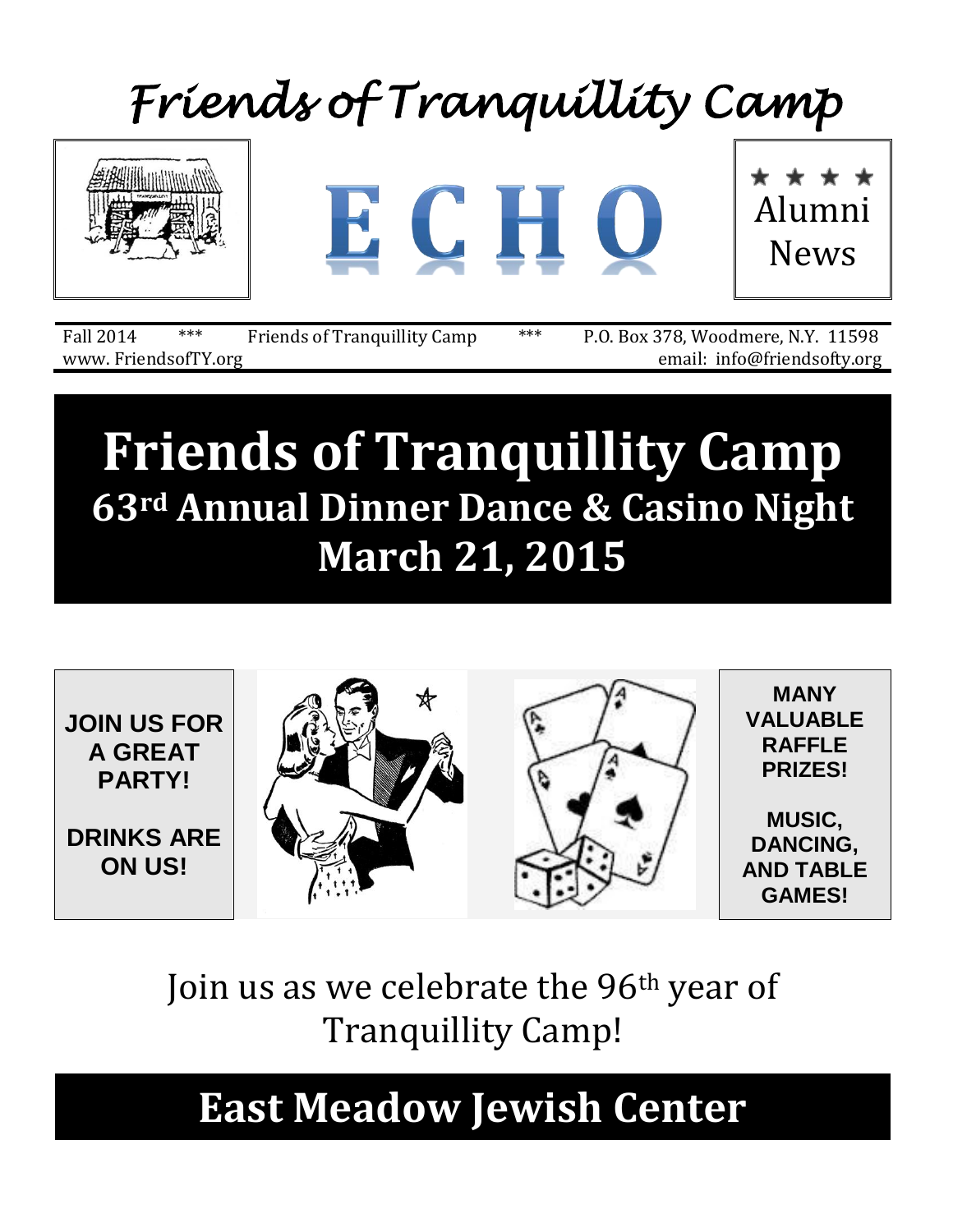### Dear Tranquillity-ites:

In last year's Echo, Richard Lawrence addressed the question, "What if Tranquillity went away?" This is a simple yet powerful question that asks us to ponder the unimaginable. In addition to its being a summer home serving those in need, it is also a business that requires diligence and occasional special support, especially in rocky economic times.

To ensure a secure future for Camp, I will explain the evolving role that Friends of Tranquillity Camp must play. I speak as your President, armed with the insight gained by being a Board member of Tranquillity Camp, Inc.

The business model for Camp depends on the financial contribution of Cohen Family entities, and the Friends of Tranquillity Camp, to offset the negative funding gap between Camper fees and operating costs. This arrangement is typical in charitable entities, which is why they are called Not for Profit organizations. When Camp losses (the gap) and available donations are predictable and in balance, this is a perfectly fine business model that has sustained Camp for most of its existence. Over the past 63 years of the Alumni, since Elias A. Cohen's passing, and even before that, there have been periods of time where this model has become unbalanced. It necessitated unusual fundraising efforts and changes in the operation of Camp that were expertly managed by Pearl and Henry Miller, with other Cohen family members, behind closed doors. In 1951, the very origin of the Friends of Tranquillity Camp, born as the Tranquillity Alumni, occurred soon after the passing of Mr. Cohen as a **Call to Action** to raise money as Camp teetered financially. That group of original alumni formed an organization to ensure Tranquillity's ongoing existence. It was Noblesse Oblige in action. Those who benefited from Camp's opportunities and Mr. Cohen's lessons answered the call then and over the successive years. We are their descendants and must carry the torch when warranted.

We are now at a new point of financial imbalance that requires a new **Call to Action.** My goal is to promote understanding so that you will respond to our fundraising actions appropriately and confidently.

Let me explain how conditions have changed. It all starts with Camp operations. As a Not for Profit organization, the financial gap due to lower camper fees and higher expenses has widened and must be supported by increased donations. There are many reasons for this growing gap that are being addressed, but the fact is that the shortfall has grown and Camp needs more money to operate going forward to maintain our financial balance.

One set of entities filling this growing gap consists of the individual donors, foundations, endowments and funds provided by the descendant families of Elias A. Cohen, our founder. They and their funds have borne the financial brunt of the recent increase in Camp expenses and, in the background, they have continued to make major financial contributions to capital projects and Camp operations. The Cohen family entities cannot address this unusual circumstance alone, since many of the reserves that they have set up for long term health are being depleted far more rapidly than ever expected. Once again, like in 1952, they rightfully turn to us for help.

Finally it rests on us to step up, the members and benefactors of the Friends of Tranquillity Camp. So many of us have benefitted from the generosity of those who preceded us. While our generosity in fundraising has been successful by any measure, our targets must grow significantly under these circumstances. Our contributions ceased being purely project-related many years ago. Our contributions have become an integral part of the funding that helps pay the bills to ensure the children's happiness and safety. They will always serve that purpose going forward.

This is an opportunity and a responsibility to which we all must be committed. Our fundraising must increase, and we will reach our goals through better events and programs. We must also increase our outreach to many more generations of Tranquillity-ites and to outsiders who care about our mission to serve deserving children and families in need. While we all serve Tranquillity for our own personal fulfillment, ultimately, it's all about the children. I hope that my candor has awoken something in you that helps us collectively understand our role. How far we have come and how far we must continue to go. Thank you all, and may our talents, time and resources lead to a better future.

Yours in Noblesse Oblige,

Alan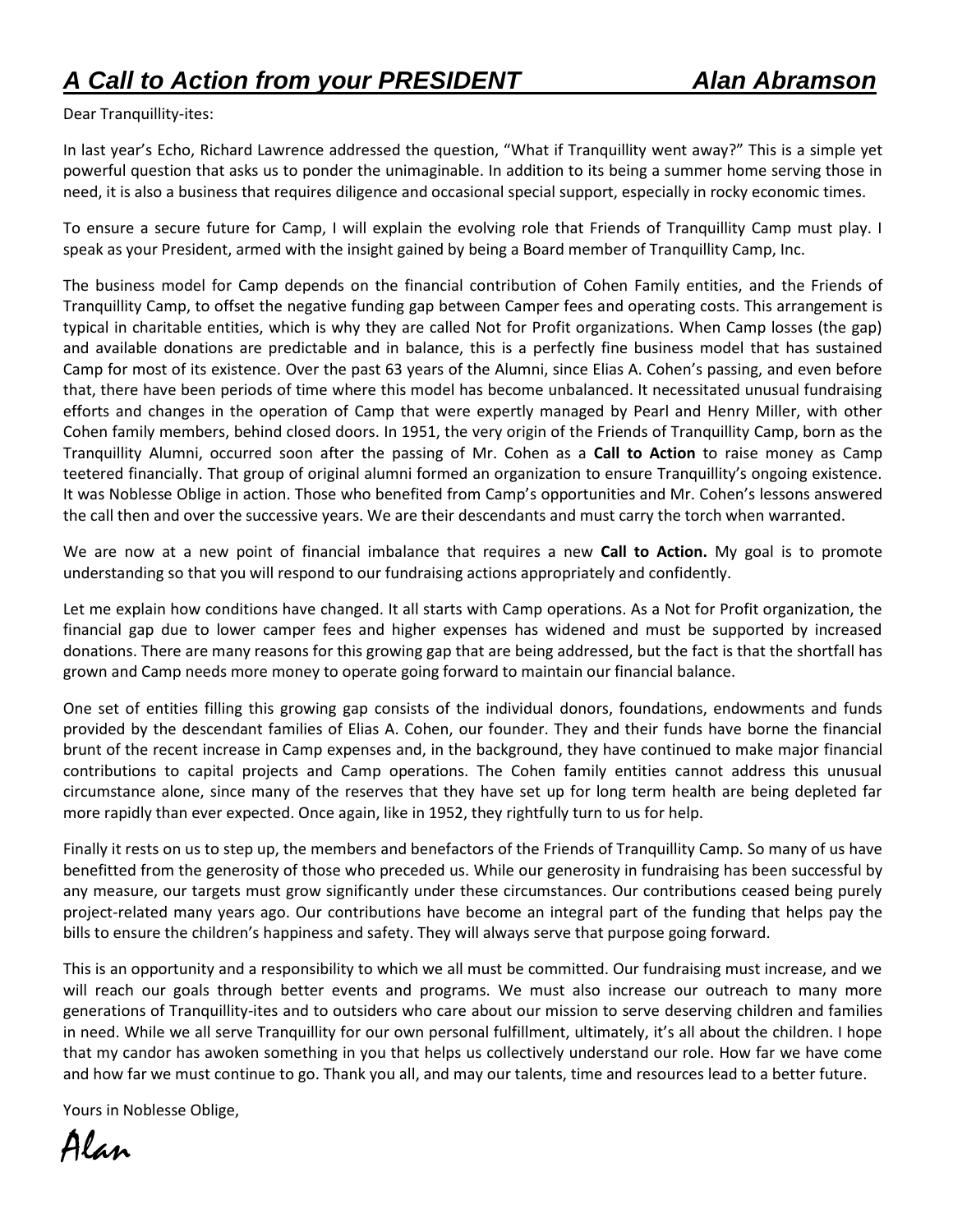### *The Chairman's Memo Harold Weinman*

On behalf of my family, the entire Board of Directors of Friends of Tranquillity Camp, and myself, I would like to wish you a Happy and Healthy New Year.

I'm delighted to report that our infirmary project is getting closer to our goal; however, we are still fundraising for this important development. As soon as we obtain the necessary funds, we will proceed with construction on the building.

Our Alumni Day this past August was a huge success. There were many former campers and counselors who traveled from far away places to be with us. What a thrill to see old friends!! Thanks to all the volunteers who helped with serving. And a special thanks to Justin Pettit, who barbequed for all. Great day at T.Y.!

When I first attended Tranquillity Camp in 1956, I had the great fortune of meeting some wonderful people. I will always remember Fran Berson. She was Pearl Miller's right hand. Fran cared about all the campers and in turn was loved by all. Her husband, Abe Berson, was one of the founders of The Tranquillty Alumni that is now Friends of Tranquillity Camp. I'm sorry to say that Fran passed away this year. Our sincere condolences to her sons Andy and Tom and their families. She will be genuinely missed.

My heartfelt thanks to Paul Cohen and his daughters and sons-in-law, Stacy and Bruce Budkofsky and Robin and Andrew Gozinsky, for organizing the Jan Cohen Memorial Golf Outing, held at The North Shore Country Club in Glen Head, NY, in memory of his late wife and their mother. It was a wonderful event. All those who attended had a delicious breakfast, lunch and dinner and an opportunity to win beautiful raffle gifts. All the funds that were raised went towards Tranquillity Camp.

I am pleased to announce that our 63<sup>rd</sup> Casino Night Dinner Dance will be held at the magnificent East Meadow Jewish Center, East Meadow, NY on Saturday, March 21<sup>st</sup>, 2015. It is a fun night with great dancing, a cocktail hour, a fantastic dinner, open bar and games – blackjack, roulette, craps and more! All attendees receive a complimentary set amount of TY bucks to gamble with. It is sure to be a great evening, and I hope to see you all there.

My sincere appreciation to the Florida Chapter, headed by Robin Kessler. Thanks for their continuous financial support. Keep up the good work!

Special thanks to Wendy Seslowsky for keeping us posted on the Friends of Tranquillity Camp Facebook page. Thanks, too, to Amy Abramson, Daniel Flaxman, Cheryl Janer, and Wendi Weinman for their constant help.

In closing, my gratitude to you, the members of our organization. Your membership is one of the main reasons that Tranquillity Camp still exists. I thank you for your commitment. Please continue to support our goals through your financial donations.

Harold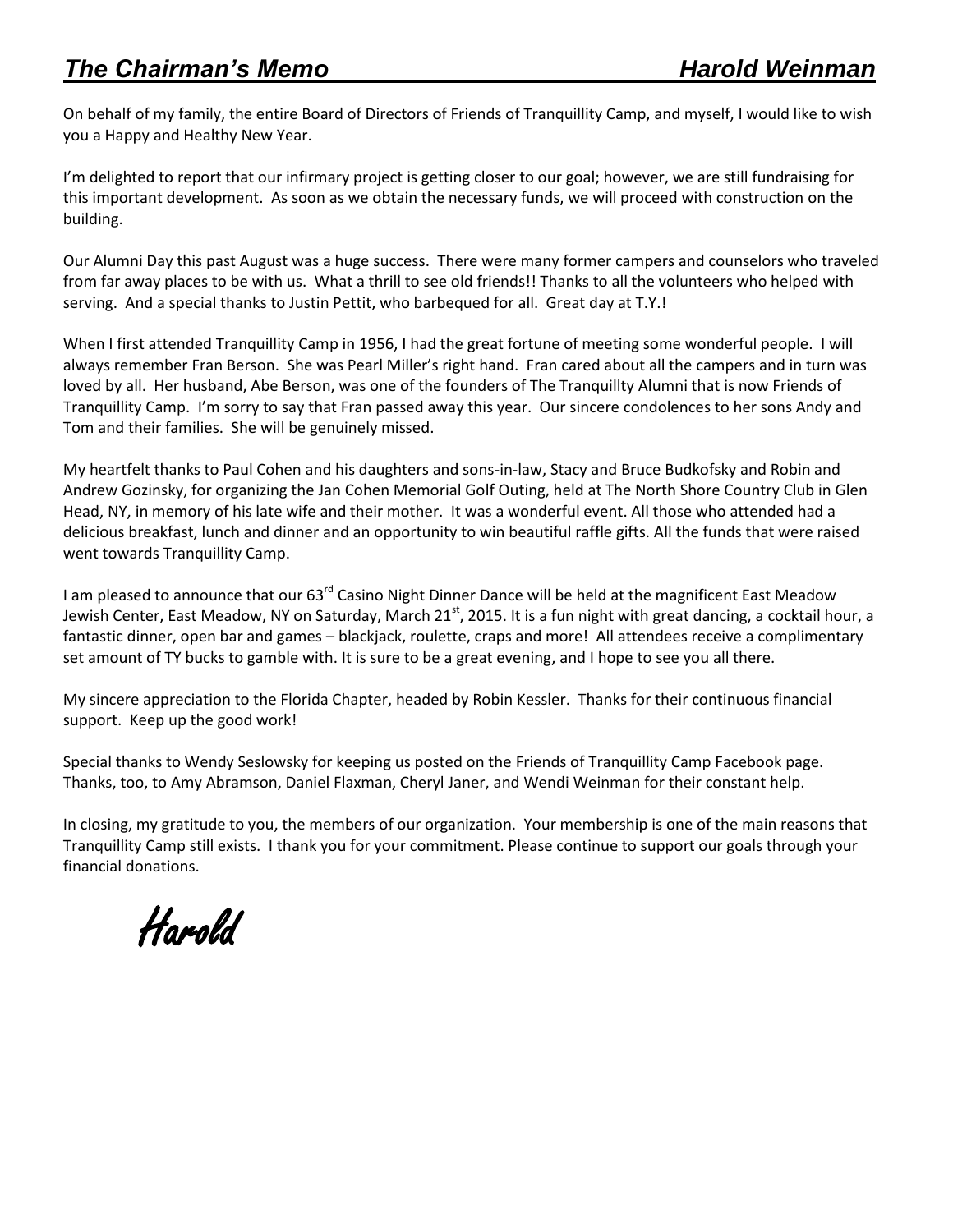### *DATELINE EARLTON\_\_\_\_\_\_\_\_\_\_\_\_\_\_\_\_\_\_\_\_\_\_\_\_\_\_\_Richard Lerner*

In 1952, The Tranquillity Alumni was created. Pearl, along with a group of former campers and counselors: Al Rukin, Abe Berson, Nat Menis and Leo Skolnik, recognized the need to create an organization to ensure the preservation of TY. For over six decades the Alumni, now called Friends of Tranquillity Camp, has been instrumental in helping to fulfill Tranquillity Camp's mission to provide a safe haven for deserving boys and girls. We count on your continued support in the years to come.



Preparations for the ninety-seventh summer of Tranquillity Camp are well under way. Applications have been mailed and new campers are being interviewed. The children's unofficial motto at TY is "We live 10 for 2". The same can be said for all the preparation that goes into making the summer a success. Soon the quiet and emptiness that is Tranquillity today will be replaced by the joy and exhilaration of several hundred delighted campers. In 2014 the children, as well as the staff, were rewarded with a memorable Tranquillity experience that can only be appreciated by those who have been privileged to attend TY. Noblesse Oblige, and the ideals that Mr. Cohen and Pearl instilled in us, are the cornerstones of the continuance and success of TY.

From the ten boys Mr. Cohen brought to his farm in "Urlton" in 1919, to the thousands of children who attended camp throughout the years, we certainly have grown. Tranquillity now has over a thousand acres of land, and thanks to the devotion of so many people, Tranquillity's facilities have improved: swimming pools, tennis courts, the Dining Room, Overlook Lane, Frindel Lane, the Pearl C. Miller Sports Center, The Hills and many more projects were completed. Yet we continue to hold fast to the traditions and lessons we learned at TY.

Our newest project is the rebuilding and enlarging of our infirmary. It was originally built in 1952, and our camp population has grown, as well as our need to deal with a myriad of medical issues. Nothing is more important than the care and well-being of our campers, and this project is paramount to that goal. We are counting on the generosity of our thousands of Tranquillity-ites to make this dream a reality.

It is only through the collaborated efforts of the Cohen Family, The Elias A. Cohen Foundation, The Charles Cohn Foundation, The Schlang Foundation, the Lawrence family and Friends of Tranquillity Camp that our success has been possible. Their support throughout the years has been resolute and steadfast. Whether you can help us financially, with goods or services, or volunteering your time, we need your assistance. As we move forward towards the  $100^{\text{th}}$ anniversary of Tranquillity Camp, we are dedicated to the continuance of Pearl's noble work.

Recently you may have received information enlisting your help in finding deserving children who might benefit from our camp. Many families are not aware of Tranquillity or do not believe they can afford sleep-away camp. As a member of the Tranquillity Family, you are in a unique position to share your experience with relatives, neighbors and friends who deserve an opportunity to become part of our special family. Please have them contact me.

We look forward to seeing you on Alumni/Visiting Day August 2, 2015. It is an opportunity to see camp at its best… filled with happy children.

Best regards to you and your family, from Sherrie and me.

*Richard & Sherrie*

### **Upcoming Camp Events**

May  $25^{th}$ , 2015 – Memorial Day at Camp July  $1<sup>st</sup>$ , 2015 – First Day of Camp August 2, 2015 – Alumni Visiting Day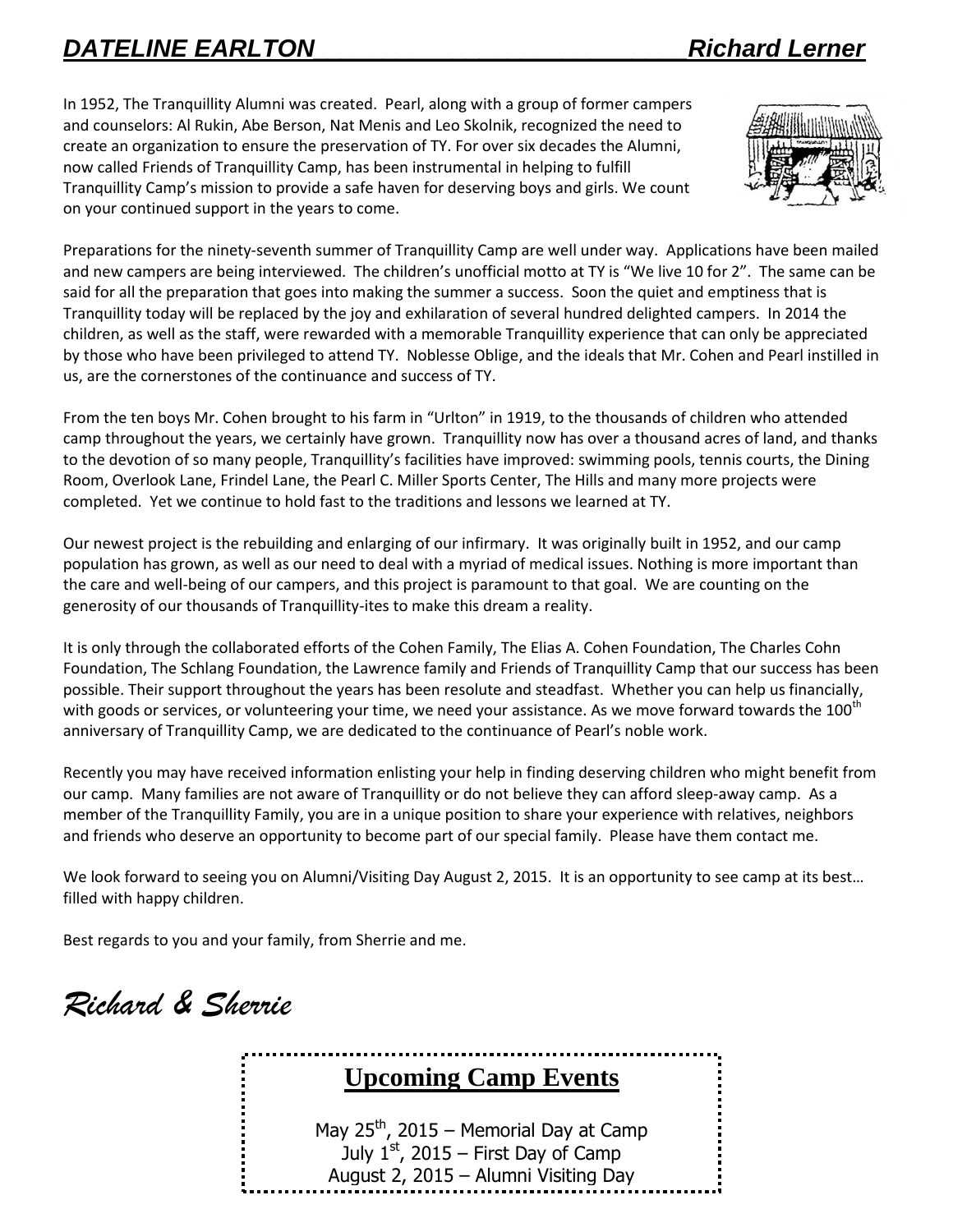What if Tranquillity went away? What? Did I read that correctly? It couldn't possibly be. How could that have happened? How could they let that happen? It's easy. Let me tell you.

Too many Tranquillity-ites didn't take to heart the lessons which have been passed on for 96 years. They took the easy way, figuring somebody else, anybody other than they, would expend a little personal effort, or maybe go a little out of their way, to do their part, helping to keep Tranquillity going. Each year, they sit back and watch. They think, "See? Tranquillity doesn't need my help. Another summer went by and it's still there!"

If you are reading this Echo, you are part of the Tranquillity family. Successful families work together. Every member does their share. No one is too busy to do something. If you don't know how you can help, ask someone. Harold, Alan & Alice, Cary & Lisa, Ira, Amy - and so many others - will be more than happy to give guidance, assign a task or ask for your assistance. You don't have to "write a check." There are numerous other ways you can help raise funds to ensure Tranquillity's future.

The Friends of Tranquillity Camp's Casino Night Dinner Dance at the beautiful East Meadow Jewish Center is just around the corner. It's a great evening – T-Y friends getting together to catch up and enjoy games of chance, great food, music, dancing, raffle prizes and our fundraising journal.

This year, more than ever, we are looking TO YOU to give back and HELP Tranquillity. Even if you can't make it to Casino Night, you can do something. Sell ads for our Journal. Tell your local merchants about Tranquillity; ask them to place a business card (or larger size) ad. Ask them to put up a "Friends of Tranquillity" supporter card and let them see just how many Tranquillity families patronize their business. Sell Raffle tickets. There are fantastic prizes.

Please do your part and HELP. Express your pride and join us as we celebrate 63 years of the Friends of Tranquillity Camp.

Best wishes to you and your families for a healthy, safe and prosperous New Year.

Richard Lawrence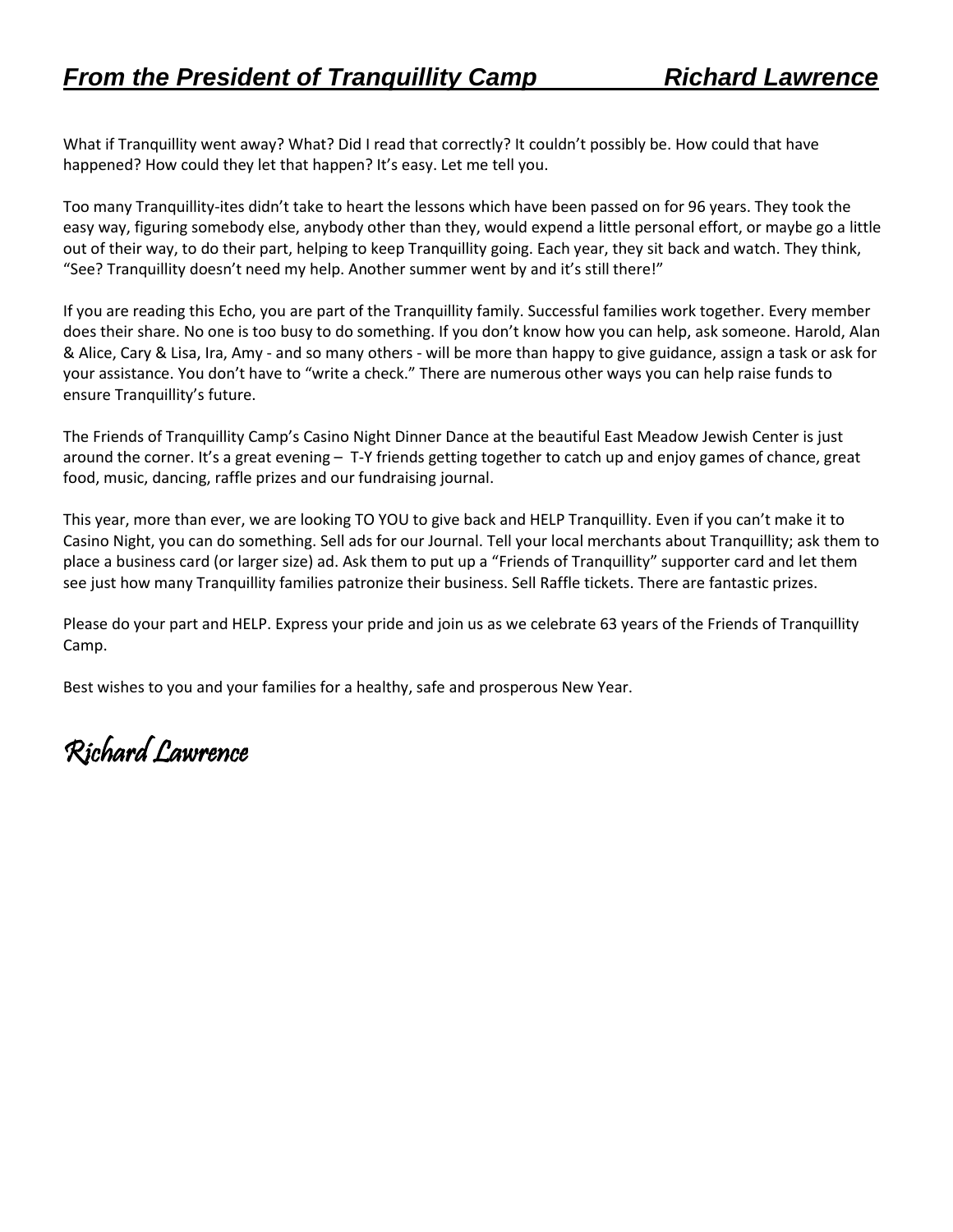## On the Marriage Go Round

**Allison Izen married Brian Goldblatt Brandon Pflaum married Amanda Bestany Heidi Gorman married Brodie Hannah Nicole Kleinert married Brian Ostrosky Dana Leff married AJ Doucet Ilyssa Kleinert is engaged to Jason Kritz Gary Vider is engaged to Allie Colello Ian Sheinheit is engaged to Melissa Chumsky**

**Whitney Phillips is engaged to Peter Schweppy**

## MAZEL-GRAMS

**Congratulations to David Heitner and his wife Alexandra on their newborn, Hattie.**

**Congratulations to Jessica Winters and her husband Eddie on their newborn, Isabella.**

**Congratulations to Marisa and Doug Regal on their newborn, Theo. Grandparents, Arlene and Len Levine.**

**Current camper, Matthew Menis, and former camper, Jackie Bukzin, not only participated at the JCC Maccabi games in August held in Cherry Hill, New Jersey, but they brought home medals! Matthew won four Swim medals! Bronze in the 200 and 400 Meter IM Relay, Silver in the 400 Meter Freestyle relay, and Gold in the 200 Meter Freestyle relay, winning that race by 7/100 of a second! Jackie competed against players from all over the world in the 13-14 age group and swept all of her tennis matches, winning Gold in the Singles events!**

**Gary Vider was on The Conan Show on Monday, June 2nd. He recently won the Annual "Caroline's Comedy Madness" tournament.**

**Adam Spiegel's musical "Cloned" was recently named a New York Times Critics Pick as well as being named the "Best of Fest" at the New York Musical Theatre Festival. Adam wrote the music for the show as well as worked on the additional story.**

**A Big Mazel Tov to Emily Karp on her recent Bat Mitzvah.**

**Larry Palevsky stars as Tevye is in a Northport NY Community Theater Production of Fiddler on the Roof.**

**Congratulations to Eric Spiegel, who also returns to the stage and reprises his T-Y role as Perchik in Fiddler on the Roof, at Harper College in Palatine, IL in November.**

**Congratulations to Alexandra Schildkraut who completed the NYC Marathon.**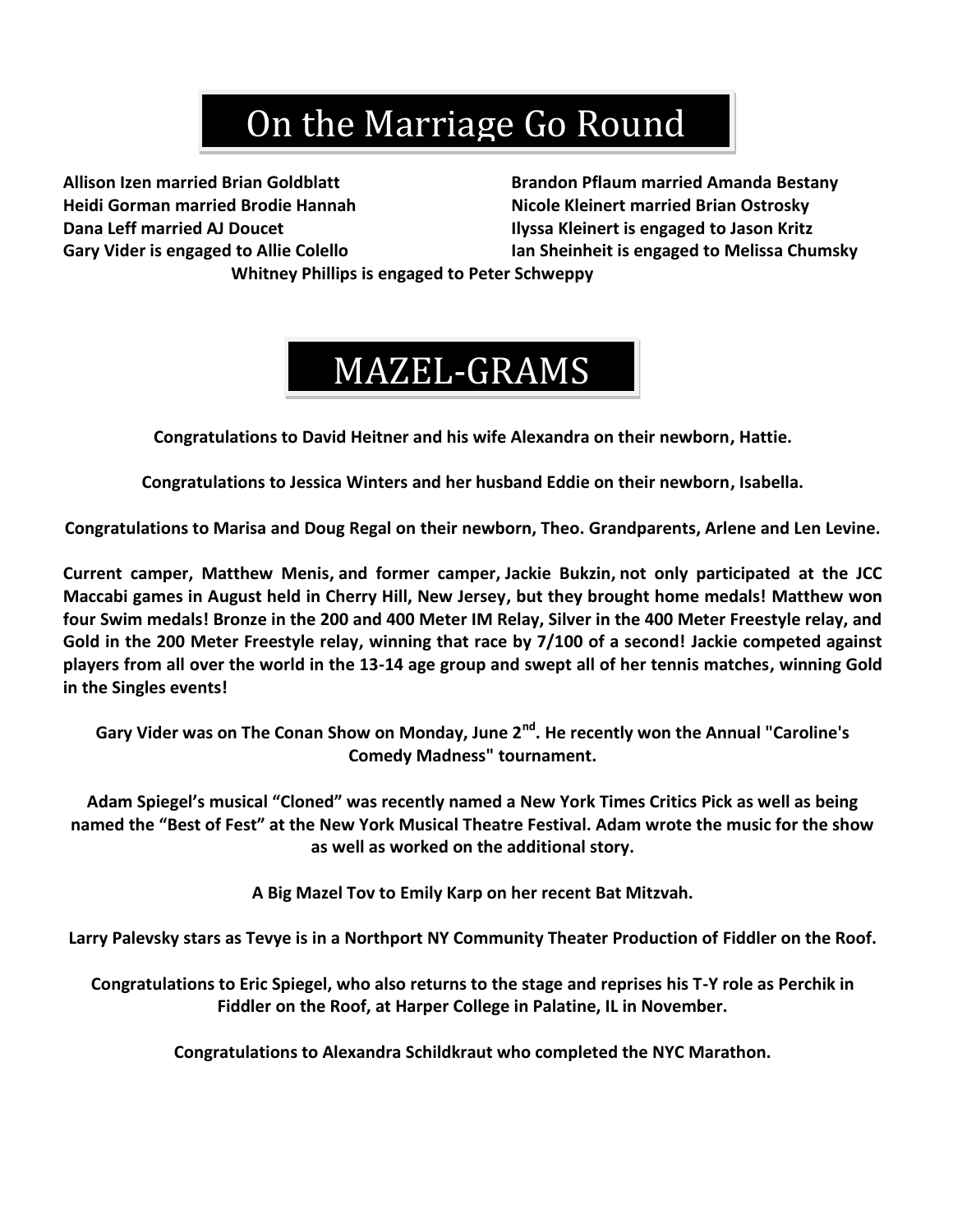### In Memoriam

**Fran Berson** passed away at 95, She and her late husband Abe had been involved with T-Y for most of their lives. Fran was a counselor, Head Counselor, nurse, song leader, and Alumni Board member until recently. Our sympathies to Tom and Dorothy Berson, and Andy Berson.

**Arnold Novick** passed away in the Spring. Arnold, an adopted Tranquillity-ite, was the husband of the late Susan Menis Novick, brother and brother-in-law of Heidi & Rob Begun and father of Ross and Kate Novick, and Justin Novick. He is also survived by niece Joanna Begun, and grandchildren Nat Novick and Sariah Novick. He was reputed to have hit one of the longest balls in TY softball history.

We are saddened to acknowledge the passing of **Sylvia Jaffess** (1918 -2014) on August 28. Sylvia has been associated with Tranquillity since 1949. Her children, grandchildren and great-granddaughters have attended Tranquillity for the past 65 years. Two of them were even Best All Around Campers. She was a special lady and she will be sorely missed

We mourn the passing of **Sidney Kessler** at 91 years of age. He was the devoted husband to the late Gloria for 57 years; loving father to Alison, Jerry and Eric and their spouses, Arthur, Ann and Marcia; adoring grandfather to Marc, Howard, Beth, Craig, Barry, Scott, Jason and Brandon, and great-grandfather to Sienna, Tyler, Gregory, Garren, Ian and Maya. Sid loved life, his family and friends. His gentle spirit, kindness and sense of humor touched all who knew him.

## **Maurice (Mike) Schlang**

Last of a Great Generation

A Family Member, Contributor, Builder, Leader and Friend of Tranquillity

His Booming Voice and Warm Smile Resound in the Hills of Tranquillity

A Presence for All of His 105 Years

He will Live in the Hearts of His Family and Tranquillity-ites Forever